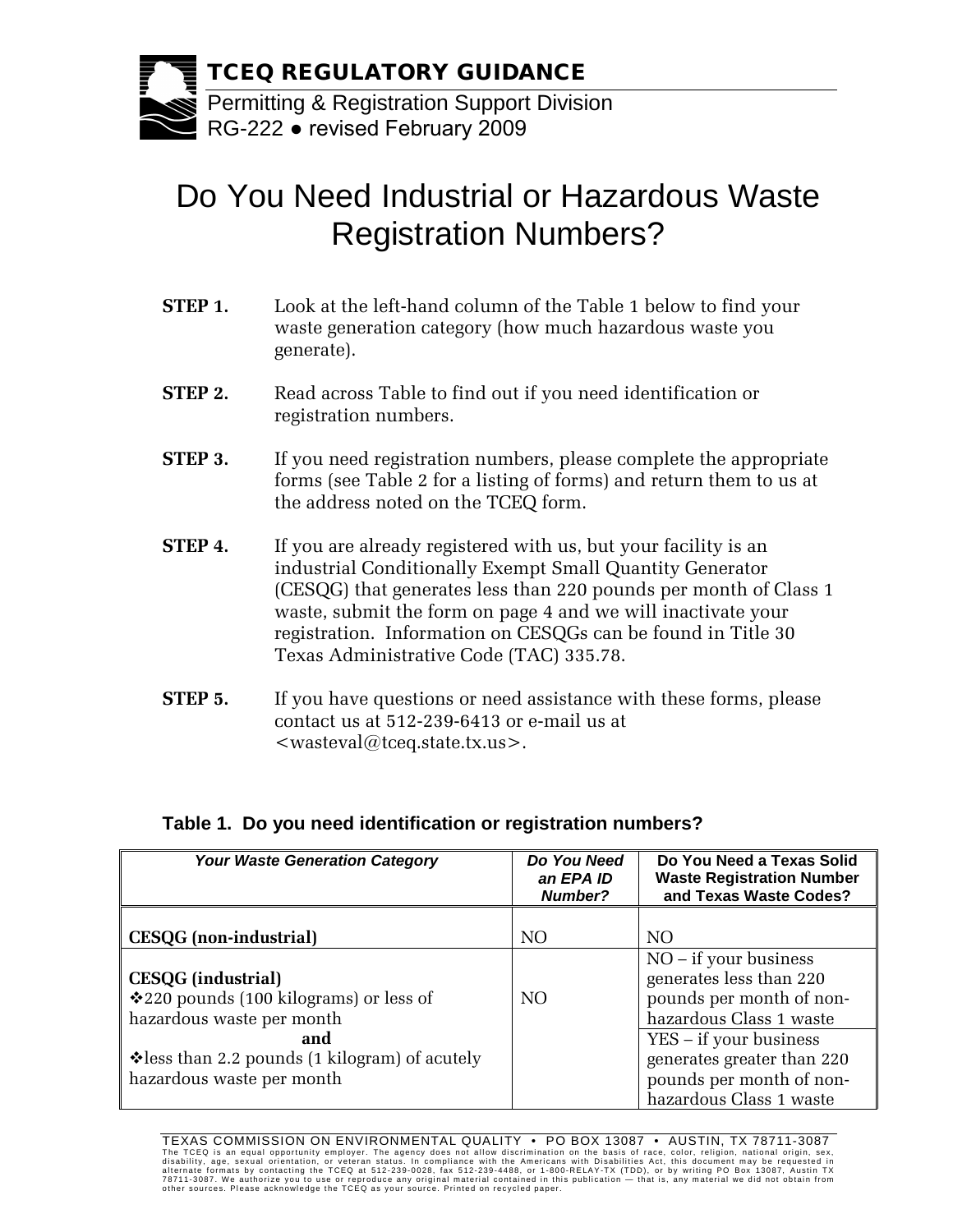| <b>Your Waste Generation Category</b>                                                                                                                                                                                                                         | Do You Need<br>an EPA ID<br><b>Number?</b> | Do You Need a Texas Solid<br><b>Waste Registration Number</b><br>and Texas Waste Codes? |
|---------------------------------------------------------------------------------------------------------------------------------------------------------------------------------------------------------------------------------------------------------------|--------------------------------------------|-----------------------------------------------------------------------------------------|
| <b>Small Quantity Generator (SQG)</b><br>$\textcolor{blue}{\blacklozenge}$ between 220 and 2,200 pounds (100 and 1,000<br>kilograms) of hazardous waste per month<br>and<br>$\cdot$ less than 2.2 pounds (1 kilogram) of acutely<br>hazardous waste per month | YES                                        | YES                                                                                     |
| <b>Large Quantity Generator (LQG)</b><br><b>❖2,200 pounds (1,000 kilograms) or more of</b><br>hazardous waste per month<br>and/or<br><b>Ve</b> 2.2 pounds (1 kilogram) or more of acutely<br>hazardous waste per month                                        | YES                                        | YES                                                                                     |

**If your facility is non-industrial**, only register your hazardous waste. You do not need to register your non-hazardous waste with the TCEQ Industrial and Hazardous Waste Program.

| If you need to                      | Then you need to complete and     | Form number       |
|-------------------------------------|-----------------------------------|-------------------|
|                                     | return a                          |                   |
| Get an EPA ID number                | Notification of Regulated Waste   | EPA Form 8700-12  |
|                                     | Activity                          |                   |
| Get a solid waste registration      | Notification for Hazardous or     | <b>TCEQ-00002</b> |
| number and a Notice of              | Industrial Waste Management and   | and               |
| Registration (NOR)                  | Core Data Form                    | <b>TCEQ-10400</b> |
| Add waste streams to your NOR       | Notification for Hazardous or     | TCEQ-00002 (or    |
|                                     | Industrial Waste Management       | use STEERS, see   |
|                                     |                                   | page 3)           |
| Add waste management units to       | Notification for Hazardous or     | TCEQ-00002 (or    |
| your NOR                            | Industrial Waste Management       | use STEERS; see   |
|                                     |                                   | page 3)           |
| Get a one-time waste code and, if   | One-Time Shipment Request for     | <b>TCEQ-0757</b>  |
| necessary, a temporary EPA ID       | Texas Waste Code for Shipment of  |                   |
| number or state registration        | Class 1, 2, 3 and EPA Hazardous   |                   |
| number                              | Waste                             |                   |
| Give notice that a waste is to be   | Generator Notification Form for   | <b>TCEQ-0525</b>  |
| recycled rather than disposed       | Recycling Hazardous or Industrial |                   |
| (If the NOR already indicates that  | Waste                             |                   |
| a waste will be recycled, this form |                                   |                   |
| does not need to be completed)      |                                   |                   |

Notification forms can be obtained by contacting the Permitting and Registration Support Division at 512-239-6413 or on the Web at <www.tceq.state.tx.us/goto/forms>.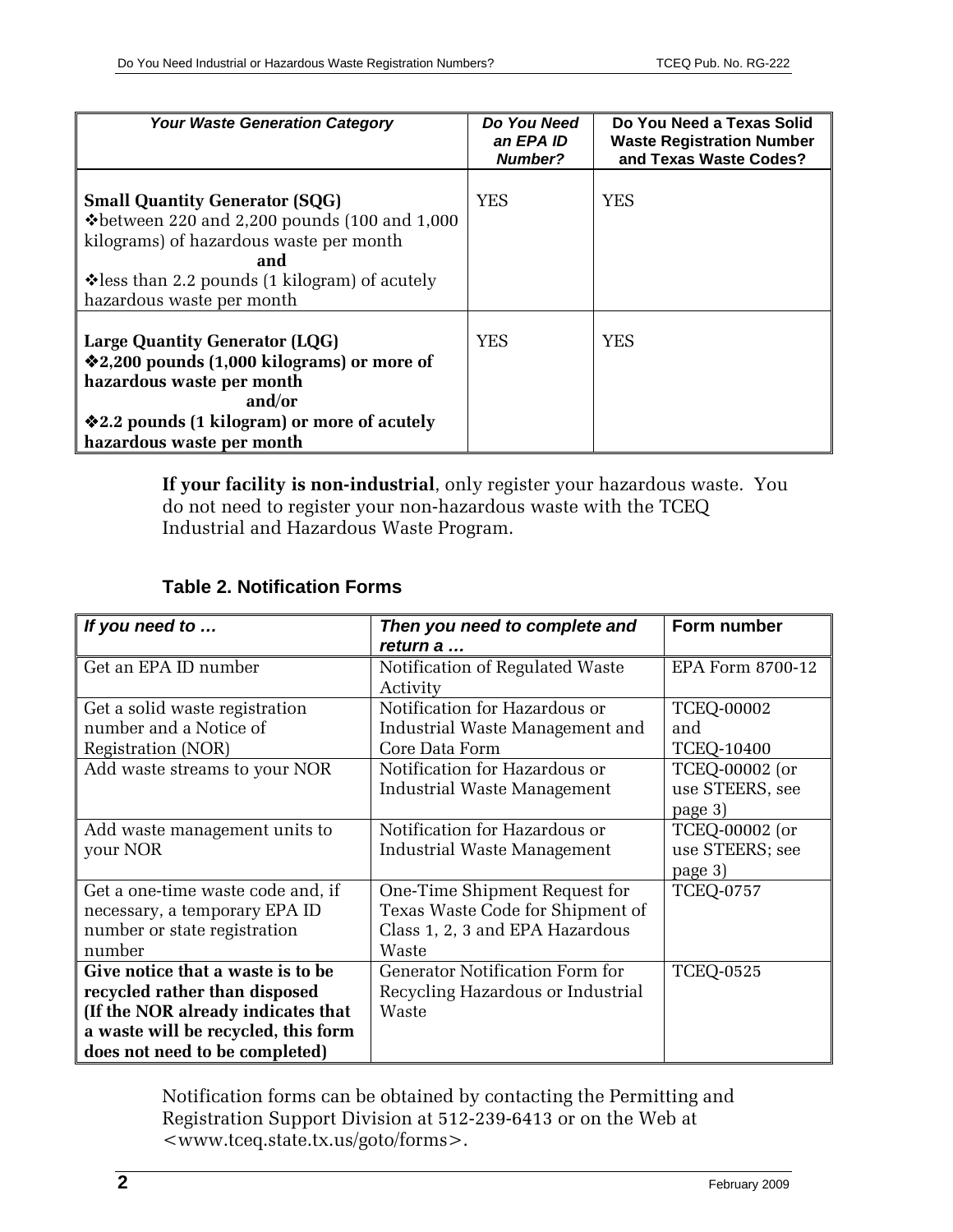#### **Are you interested in updating your NOR electronically?**

To register to use the State of Texas Environmental Electronic Reporting System (STEERS) go online at:

#### **www.tceq.state.tx.us/goto/steers**

## **Shipping Information for Inactive or Unregistered Conditionally Exempt Small Quantity Generators (CESQG)**

(A CESQG facility generates less than 220 pounds of hazardous waste and 2.2 pounds or less of acute hazardous waste a month. To be inactive or unregistered, an industrial facility must also generate less than 220 pounds of industrial Class 1 waste a month.)

When shipping hazardous waste or Industrial Class 1 waste off site, an inactive or unregistered CESQG can use the information in Table 3 to complete the Uniform Hazardous Waste Manifest (EPA Form 8700-22).

| <b>Texas Solid</b><br>Waste<br><b>Registration</b><br><b>Number</b>                                                               | <b>EPA ID</b><br><b>Number</b> | Waste<br><b>Sequence</b><br><b>Number for</b><br>8-digit Texas<br><b>Waste Code</b> | <b>Form Code for 8-digit Texas</b><br><b>Waste Code</b>                                                                                                                                                       | <b>Classification</b><br>Code for 8-<br>digit Texas<br><b>Waste Code</b> |  |
|-----------------------------------------------------------------------------------------------------------------------------------|--------------------------------|-------------------------------------------------------------------------------------|---------------------------------------------------------------------------------------------------------------------------------------------------------------------------------------------------------------|--------------------------------------------------------------------------|--|
| <b>CESQG</b>                                                                                                                      | TXCESQG                        | <b>CESQ</b>                                                                         | (3-digits) See "Notification for<br>Hazardous or Industrial Waste<br>Management Form", Appendix<br>B - Texas Form Codes (TCEQ<br>Form 00002 - Instructions)<br>Download these instructions at<br>www.tceg.com | H, 1, 2, or 3                                                            |  |
| <b>Example of CESQG 8-digit Texas Waste Code:</b><br>CESQ + (3-digit form code) + (Classification Code H, 1, 2, or 3) = CESQG203H |                                |                                                                                     |                                                                                                                                                                                                               |                                                                          |  |

### **Table 3. CESQG Shipping Codes for EPA Form 8700-22**

If, in any one month, an **inactive** or **unregistered** facility generates hazardous waste or Industrial Class 1 over the amounts stated above, contact us for temporary numbers to ship the waste to an off-site treatment, storage, or disposal facility.